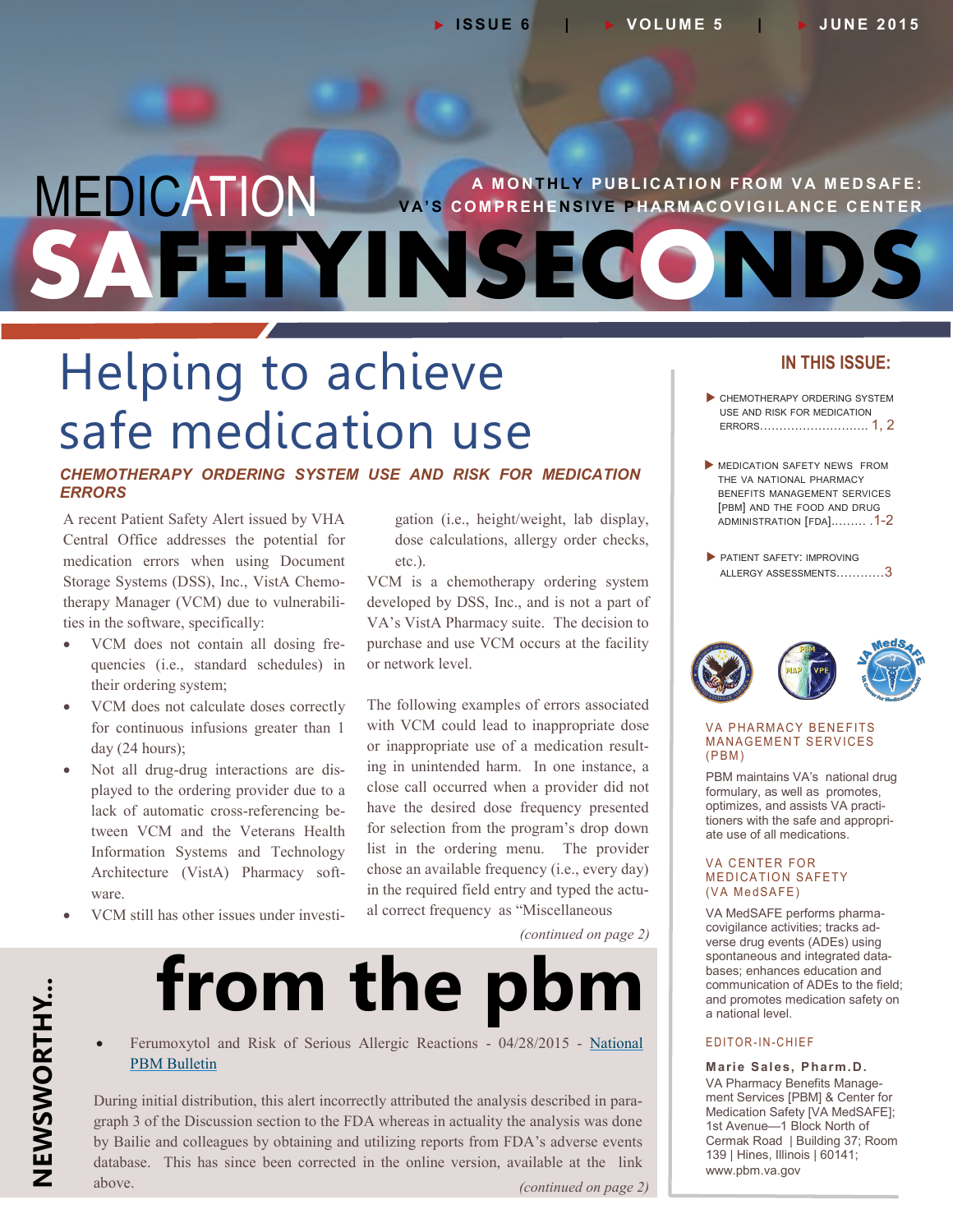### <span id="page-1-0"></span>from the fda *continued from page 1***) NEUROLOGY**

### [FDA determines 2013 labeling adequate to manage risk of retinal abnormalities, potential vision loss, and skin](http://www.fda.gov/Drugs/DrugSafety/ucm451166.htm)  discoloration with anti-seizure drug Potiga (ezogabine); requires additional study

6/16/2015 **\*\*\*UPDATE FROM 10/31/2013\*\*\***

FDA's review of additional safety reports associated with the use of the antiepileptic agent ezogabine (Potiga) indicates that:

- pigment changes in the retina observed in some patients does not affect vision; and
- skin discoloration seems cosmetic and not linked to more serious adverse effects.

FDA recommends that:

- Pigment changes in the retina and skin discoloration can be adequately managed by following the current recommendations in the product labeling.
- A modification of the Risk Evaluation and Mitigation Strategy (REMS) is not needed at this time.
- The manufacturer will be required to conduct a long-term observational study to provide more information on:
	- vision loss or other long-term side effects connected to pigment changes in the retina; and
	- the relationship between pigment changes in the retina and skin discoloration.
- Health care professionals should continue to follow the recommendations provided in the *Boxed Warning*, *Warnings and Precautions,* and *Indications and Usage* sections of the labeling.

## Helping to achieve safe medication use

### *CHEMOTHERAPY ORDERING SYSTEM USE AND RISK FOR MEDICATION ERRORS*

*(continued from page 1)*

Instructions" in a free text field. Pharmacy staff caught this discrepancy and manually corrected the dosing schedule in VA's VistA Pharmacy software to avoid a wrong dose. Next, in an actual error, a patient was prescribed fluorouracil 2000 milligrams (mg) each day for 4 days for a total dose of 8000 mg. However, the VCM software calculated the dose as a total of 2000 mg to be administered over 4 days, resulting in an underdose as the patient received only 1 days' worth of medication stretched over the course of 4 days. Lastly, another close call involved a potential drug-drug interaction since VCM only manages the ordering process for oncology agents and does not link to the rest of the patient's prescription profile in VA's VistA Pharmacy program. An order for a patient's chemotherapy treatment did not trigger an alert for possible drug-drug interactions with noncancer-related medications. However, Pharmacy staff caught the interaction using VA's VistA Pharmacy software, preventing any inappropriate medications from reaching the patient.

Because of the identified safety risks with the VCM software, Central Office's Patient Safety Alert recommends that:

- Sites who have fully implemented VCM (i.e., VCM is incorporated into daily oncology practice) should:
	- Notify users of VCM of the aforementioned limitations in using the software;
	- Ensure a local process to communicate all applicable moderate and all severe drug-drug interactions to users of VCM during the ordering process;
- Ensure a local process for quality assurance when entering, editing, and processing chemotherapy orders, which includes demonstrating competency;
- Ensure a local process for quality assurance when evaluating current and future VCM treatment protocols for patient safety issues;
- Ensure use of the most current version of the VCM Graphic User Interface;
- Provide a copy of the Patient Safety Alert to any feebasis contractors or other outside providers receiving any VCM output from a local facility for situational awareness.
- Sites who have installed VCM software but have not fully implemented VCM are to cease any further plans for implementation until further notice is provided from VHA Central Office.
- Sites in various stages of purchase up to installation are to cease any further plans for purchase or installation.

Refer to the Patient Safety Alert (AL15-02) for full details re garding this issue as well as specific action plans and associated deadlines for completion available at the following link:

[http://vaww.ncps.med.va.gov/Guidelines/alerts/Docs/AL15](http://vaww.ncps.med.va.gov/Guidelines/alerts/Docs/AL15-02.pdf)-

[02.pdf](http://vaww.ncps.med.va.gov/Guidelines/alerts/Docs/AL15-02.pdf) . (Note: This is an internal VA site.)

### **REFERENCE:**

VHA Central Office Patient Safety Alert: Document Storage Systems (DSS), Inc. VistA Chemotherapy Manager (VCM) software can lead to medication errors. AL15-02 April 30, 2015.